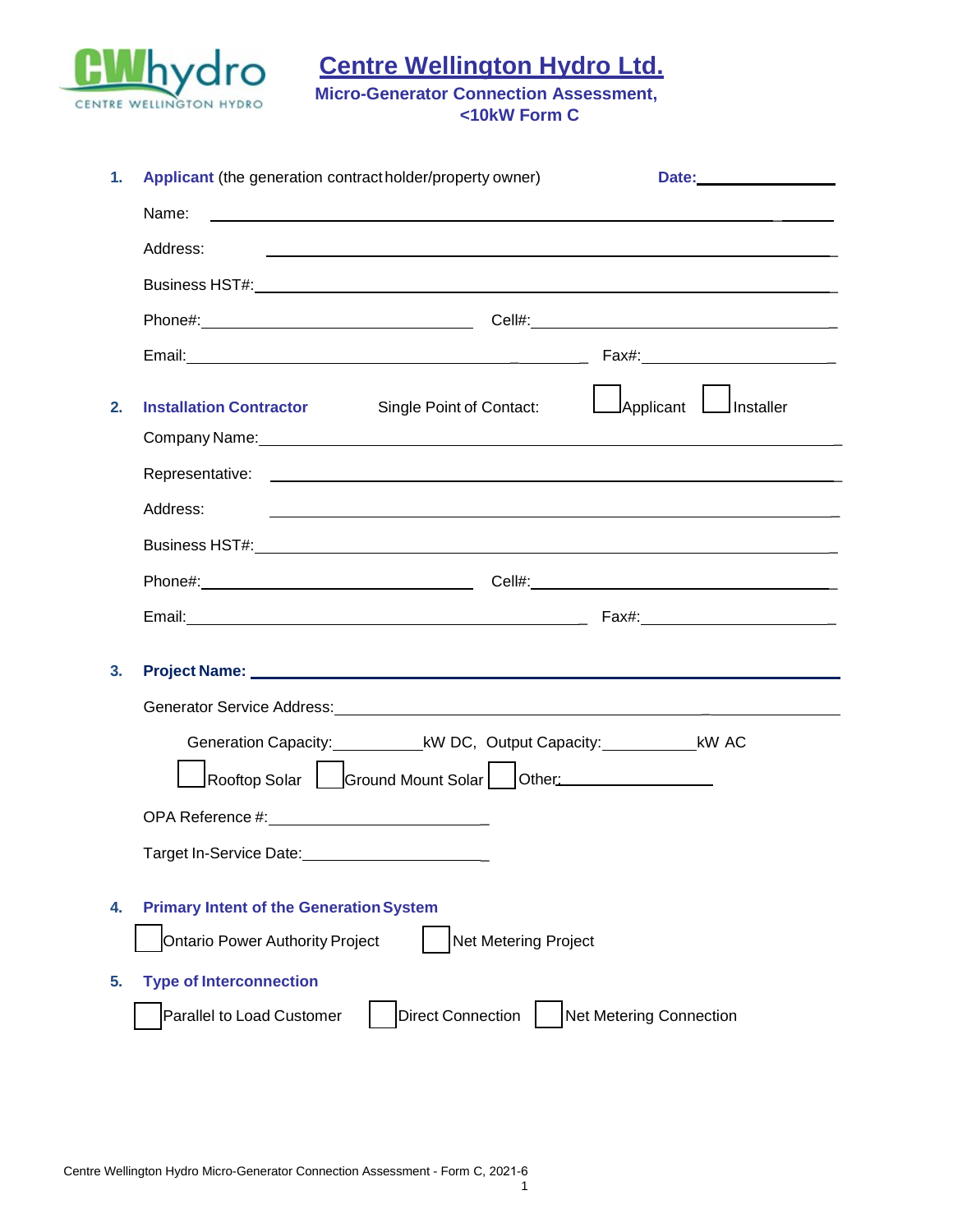

**Centre Wellington Hydro Ltd.**

**Generator Connection Assessment, <10kW** 

**Form C**

### **6. Single Line Drawing & ProtectionPhilosophy**

Provide a Single Line Drawing (SLD) of the generating facility including the Interface Point / Point of Common Coupling (PCC) to Centre Wellington Hydro's distribution system.

SLD Drawing #: Rev.

### **7. Design Requirements**

(a) Has the proposed distribution generation equipment been certified?

CSA │ UL │ Other: Please attach associated documentation and specifications from the manufacturer.

- (b) On three phase systems Centre Wellington Hydro accepts only three phase power generation (i.e. three phase inverters) to be connected to prevent phase imbalance in the distribution system.
- (c) It is the responsibility of the generator to produce reliable power generation, prevent system disturbances and not affect other customers on our distribution system. If there is evidence of system disturbances detected the generator shall rectify the problem before allowing reconnection to Centre Wellington Hydro distribution system. Refer to IEEE 1547.2 for proper protective features of a generating

system and connection to the distribution grid.

### **8. Generator Characteristics**

Please attach the Manufacturer's technical brochure and specifications sheets of the generator units.

| $\vert$ $\vert$ Inverter (go to A) $\vert$ Synchronous (go to B)<br>Induction (go to B)<br>Type: |
|--------------------------------------------------------------------------------------------------|
| <b>Inverter Information</b>                                                                      |
| Line Commutated Self-Commutated Anti-Islanding<br>< 5% Harmonics                                 |
| DC Ground Fault Protection Power Factor: 1997                                                    |
| Fault Interrupter Rating or Breaker Capacity: ___________________________________                |
| <b>Motor Information</b><br>В.                                                                   |
| Nominal Voltage: Level & Rated Frequency: Level Hz Power Factor Range: Level Level 1             |
| Direct Axis Transient Reactance X'd:<br>Sub-transient Reactance X"d:                             |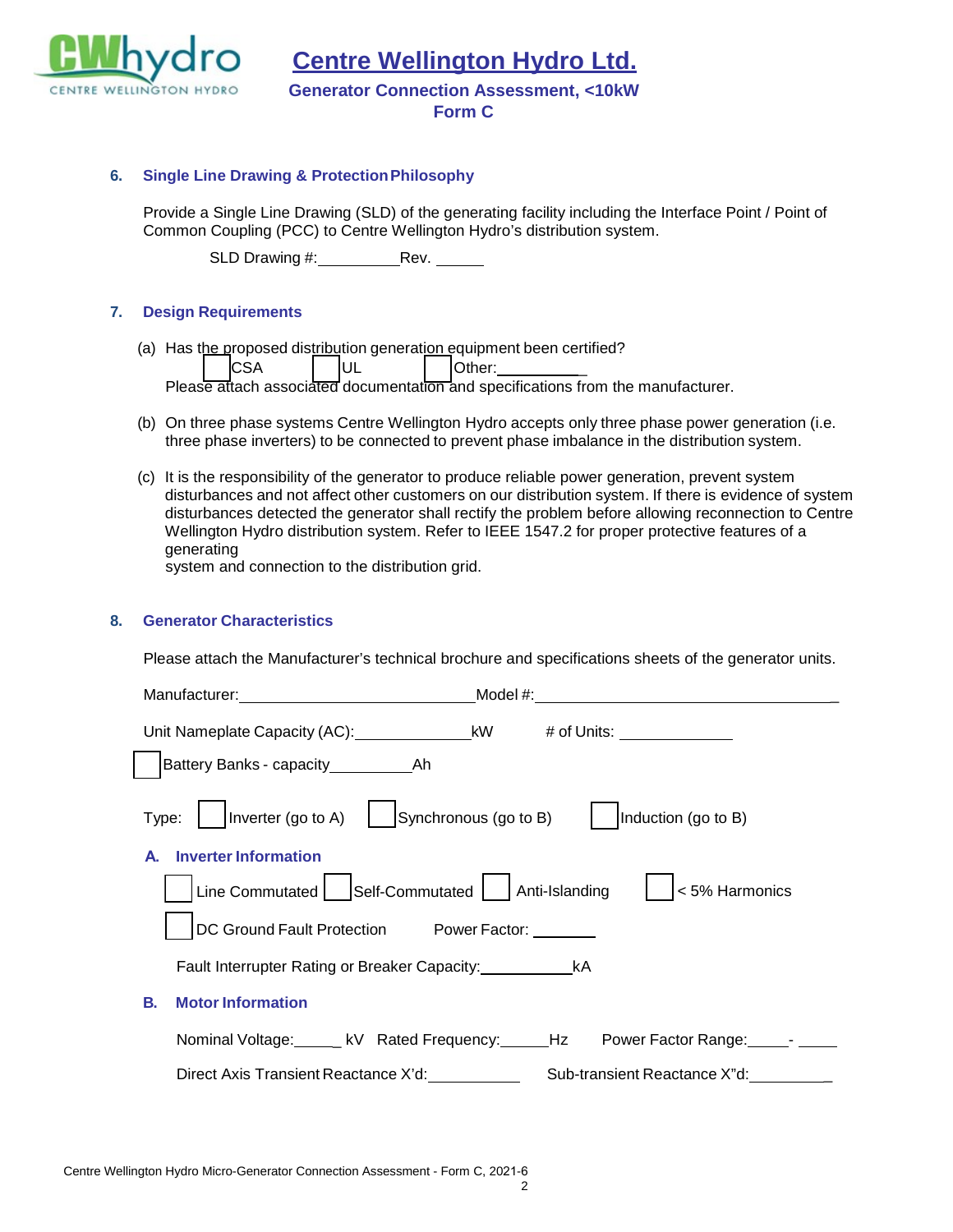

**9. Service Transformer Information** 

**Centre Wellington Hydro Ltd.**

## **Generator Connection Assessment, <10kW**

**Form C**

| Primary Voltage: ___________kV Secondary Voltage: ___________V<br>Rating: _____________kVA                                                                                                                                                                                                                                                                                                                                                                                                        |
|---------------------------------------------------------------------------------------------------------------------------------------------------------------------------------------------------------------------------------------------------------------------------------------------------------------------------------------------------------------------------------------------------------------------------------------------------------------------------------------------------|
| Single Phase<br>  Three (3) Phase<br>Transformer Type:                                                                                                                                                                                                                                                                                                                                                                                                                                            |
| Impedance:                                                                                                                                                                                                                                                                                                                                                                                                                                                                                        |
| Star (Y)<br>High Voltage Winding:<br>Delta<br>Ungrounded   Impedance; R: _ _ _ pu, X: _ _ _ pu<br>Ground for Star (Y): Solid                                                                                                                                                                                                                                                                                                                                                                      |
| Star (Y)<br>Delta<br>Low Voltage Winding:<br>Ground for Star (Y):   Solid<br>Ungrounded   Impedance; R: _ _ _ pu, X: _ _ _ pu                                                                                                                                                                                                                                                                                                                                                                     |
| 10. Existing Facility Main Service Voltage                                                                                                                                                                                                                                                                                                                                                                                                                                                        |
| $\Box$ 120/240V $\Box$ 120/208V $\Box$ 208V $\Box$ 347/600V $\Box$ 600V                                                                                                                                                                                                                                                                                                                                                                                                                           |
| 11. Generator Output Voltage<br> 120/240V   120/208V   208V   1347/600V<br>120V<br>347V<br>600V                                                                                                                                                                                                                                                                                                                                                                                                   |
| 12. Meter Disconnecting Device, Current & Short Circuit Interrupting Rating                                                                                                                                                                                                                                                                                                                                                                                                                       |
| & Commetrical)<br>$\overline{\phantom{a}}$ $\overline{\phantom{a}}$ $\overline{\phantom{a}}$ $\overline{\phantom{a}}$ $\overline{\phantom{a}}$ $\overline{\phantom{a}}$ $\overline{\phantom{a}}$ $\overline{\phantom{a}}$ $\overline{\phantom{a}}$ $\overline{\phantom{a}}$ $\overline{\phantom{a}}$ $\overline{\phantom{a}}$ $\overline{\phantom{a}}$ $\overline{\phantom{a}}$ $\overline{\phantom{a}}$ $\overline{\phantom{a}}$ $\overline{\phantom{a}}$ $\overline{\phantom{a}}$ $\overline{\$ |
| 13. Does the Proposed Generating Facility start with the Aid of Power from the Grid?<br>Yes<br>No In-Rush Current: A                                                                                                                                                                                                                                                                                                                                                                              |
| Maximum Load of the Facility: Laterally and Levin Maximum Load of the Facility:<br>kW<br>and the state of the                                                                                                                                                                                                                                                                                                                                                                                     |

# **14. Certification of Construction Design**

Micro-generators are acceptable to connect after submitting an ESA certificate of approval. Centre Wellington Hydro may request certification of the generating system by a professional engineer or certified engineering technologist to verify the safe operating features of the generator, depending on the complexity of the system and relevant information received.